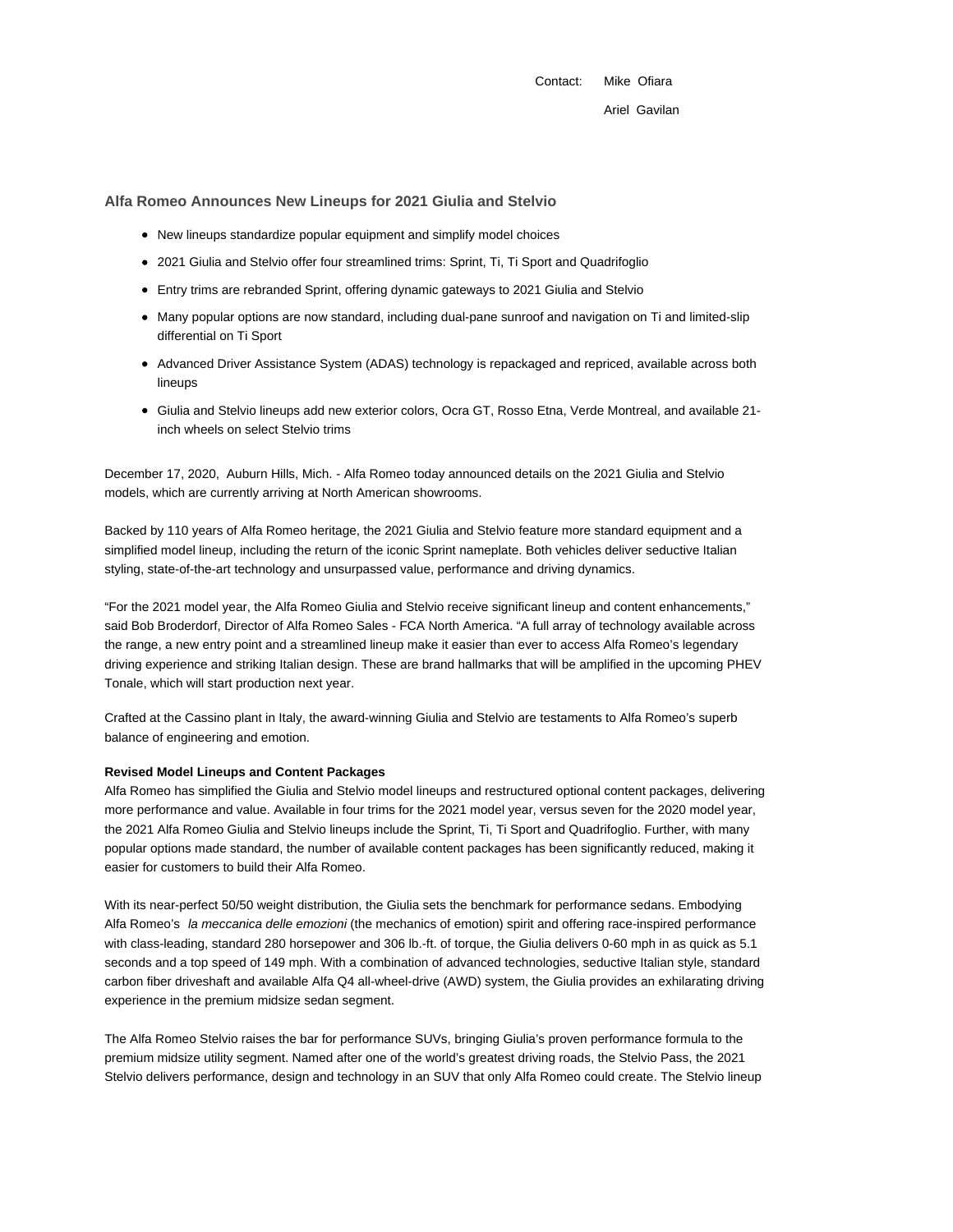is a testament to Alfa Romeo's perfect balance of engineering and emotion. Infused with Italian passion, artisanship and innovation, the Alfa Romeo Stelvio is designed for driving enthusiasts to conquer the road.

For 2021, three new exterior colors are available for Giulia and Stelvio:

- Ocra GT
- Rosso Etna
- Verde Montreal

## **Return of the Sprint**

Harkening back to the Bertone-designed 1954 Giulietta Sprint, the first Sprint nameplate to appear on an Alfa Romeo, and to the 1965 Giulia Sprint GTA, arguably the most recognized example of the nameplate, the Sprint name holds a rich and longstanding history for the brand, making this a fitting return on the 2021 Giulia and Stelvio.

As entry points to their lineups, the 2021 Giulia Sprint and 2021 Stelvio Sprint offer class-leading levels of standard equipment unmatched by competitors from Europe and Asia. The Sprint trims' long list of standard equipment includes a 280-horsepower turbocharged engine, 8-speed automatic transmission, bi-xenon headlamps, Brembo front brakes, leather seating, 10-way power front seats, remote start, keyless entry, 8.8-inch multi-touch display, Forward Collision Warning with Full-Speed Stop, Apple CarPlay, Android Auto and SiriusXM radio. A premium leatherwrapped shifter and a race-inspired steering wheel for all Sprint trims feature Alfa Romeo's characteristic steeringwheel-mounted push-button start. Standard laminated glass helps improve both cabin ambience and the overall driving experience.

Sprint trims can be equipped with Alfa Q4 AWD system, as well as new content packages, including a Performance Package (limited-slip differential, steering-column-mounted aluminum paddle shifters), Sun & Sound Package (dualpane sunroof, 10-speaker audio) and Active Assist I Package, which features Active Blind-spot Assist, automaticdimming exterior mirrors, Front and Rear Park Assist sensors, adaptive cruise control with full-speed stop and go, automatic high-beam headlamp control and Lane Departure Warning. The Active Assist I Package combines two packages from 2020 into one and represents a 70% price reduction.

### **Ti and Ti Sport Add Key Standard Equipment**

New for 2021, standard equipment on the Giulia Ti and Stelvio Ti includes a dual-pane sunroof and an 8.8-inch multitouch display with HD radio and navigation.

For Giulia Ti Sport and Stelvio Ti Sport, the equipment list is further enhanced for 2021, with standard limited-slip differential and dark exhaust. Stelvio Ti Sport also adds a standard sport rear diffuser and 20-inch 5-hole aluminum wheels. New 21-inch 5-hole aluminum wheels are optional on Stelvio Ti and Stelvio Ti Sport.

Customers can now select from new content packages, including a Lusso Package (Ti) and Carbon Package (Ti Sport). With build-complexity reduced by more than 90%, customers gain a clearer view of their desired model and options, realizing lower year-over-year prices.

### **Quadrifoglio = Halo**

Alfa Romeo continues to offer the Giulia Quadrifoglio and Stelvio Quadrifoglio as the "halo" vehicles for the brand. The storied nameplate highlights Alfa Romeo's motorsports expertise with best-in-class, 505-horsepower, 2.9-liter, twin-turbocharged V-6 engine, capable of launching the Giulia Quadrifoglio from 0-60 mph in 3.8 seconds and the allwheel-drive Stelvio Quadrifoglio from 0-60 mph in just 3.6 seconds. Plus, the Giulia Quadrifoglio set a Nürburgring record lap time of 7:32, the fastest ever by a five-passenger production sedan, while the Stelvio Quadrifoglio recorded a lap time of 7:51.7, a staggering feat for a five-seat premium SUV.

As Alfa Romeo's ultimate performance iterations, the Giulia Quadrifoglio and Stelvio Quadrifoglio come standard with dynamic dual-mode quad exhaust, Brembo high-performance brakes, torque-vectoring rear differential, independent adaptive damping suspension, leather/Alcantara sport seats, genuine carbon fiber interior trim and Alfa DNA Pro Drive Mode Selector with Race Mode. For 2021, the Stelvio Quadrifoglio can be equipped with optional 21-inch 5-hole aluminum wheels in dark or silver finish.

### **Premium Interiors and Technology**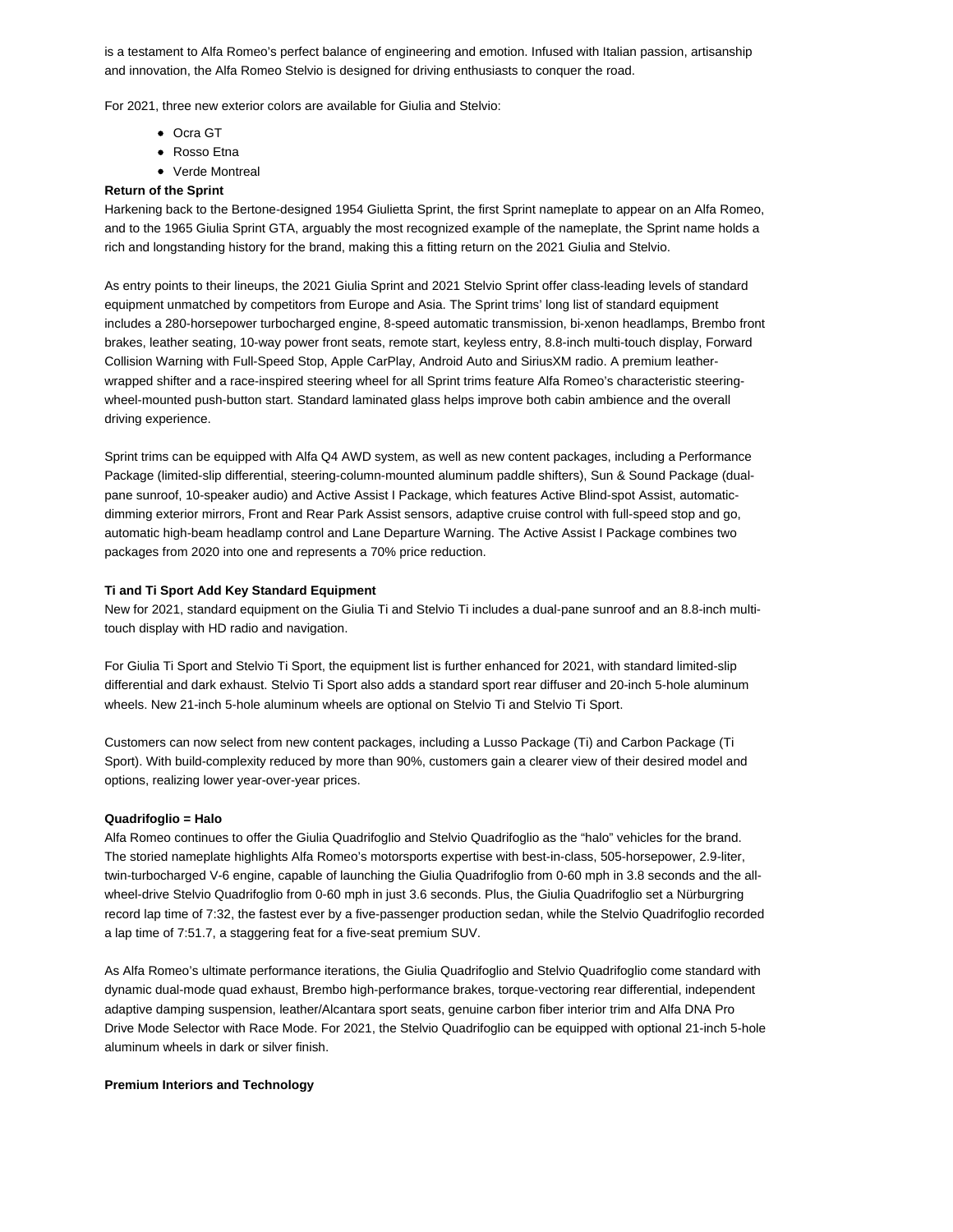Inside every 2021 Giulia and Stelvio lies a refined center console featuring a machine-knurled aluminum-look rotary dial, premium knob materials and ample storage capacity. An Italian flag badge at the base of the shifter signifies the country from which these vehicles were born, designed and crafted. Large cup holders in the Giulia, plus a phone storage area with available wireless charging, round out the upscale environment.

A standard 8.8-inch center touchscreen display offers a selection of interactive widgets and a horizontal scroll layout, which provides additional personalization options and enhanced interactivity and visibility. Performance pages allow drivers to track key performance metrics while digital HVAC and other controls enhance functionality. Drivers and passengers can customize the home page by selecting their tailored layout. Reconfigurable widgets provide quick and easy access to key functions, such as radio, media, smartphone, navigation, climate control and more.

The standard 7-inch thin-film transistor (TFT) instrument cluster screen displays information in an easy-to-read format, incorporating Advanced Driver Assistance System (ADAS) and level II autonomous driving functions. The system also includes vehicle information pages providing real-time data that puts the driver at the center.

# **Advanced Safety and Technology Features with Level II Autonomy**

The 2021 Giulia and Stelvio offer a full set of available ADAS functions, including level II autonomous capability that enables the vehicle to control acceleration, braking, and steering, providing the driver with the perfect balance between driving pleasure and autonomous control.

Level II ADAS functions include:

- Highway Assist System
- Traffic Jam Assist System
- Traffic Sign Recognition
- Intelligent Speed Assist
- Lane Keep Assist
- Active Blind-spot Assist
- Driver Attention Alert
- Standard Full-speed Forward Collision Warning-Plus

Additional standard and available connectivity features include Wi-Fi hotspot, mobile app with remote operations, SOS Call (private) and Roadside Assistance, Vehicle Finder, Stolen Vehicle Locator and Assistance, as well as select Firmware Over the Air (OTA) updates.

## **2021 Model Year Pricing**

2021 Alfa Romeo Giulia and Stelvio U.S. Manufacturer's Suggested Retail Price (MSRP), excluding \$1,295 destination for Sprint, Ti, Ti Sport and \$1,595 destination for Quadrifoglio, starts at:

- Giulia Sprint: \$39,450
- Giulia Ti: \$42,700
- Giulia Ti Sport: \$45,900
- Giulia Quadrifoglio: \$74,750
- Stelvio Sprint: \$41,450
- Stelvio Ti: \$47,100
- Stelvio Ti Sport: \$50,300
- Stelvio Quadrifoglio: \$80,750

Alfa Q4 AWD is standard on Stelvio Ti, Ti Sport and Quadrifoglio; \$2,000 premium on Giulia Sprint, Ti, Ti Sport and Stelvio Sprint.

## **Alfa Romeo**

Born in 1910 in Milan, Italy, Alfa Romeo has designed and crafted some of the most stylish and sporty cars in automotive history. That tradition lives on today as Alfa Romeo continues to take a unique and innovative approach to automobiles. The Alfa Romeo Stelvio sets a benchmark in performance, style and technology in an SUV. The awardwinning Alfa Romeo Giulia delivers race-inspired performance, advanced technologies and an exhilarating driving experience to the premium midsize sedan segment. In early 2023, Alfa Romeo will offer its first compact SUV with the all-new Tonale. The globally available Tonale is part of a radical evolution taking place at Alfa Romeo, which looks ahead to a new era of electrification and connectivity. Alfa Romeo is part of the portfolio of brands offered by leading